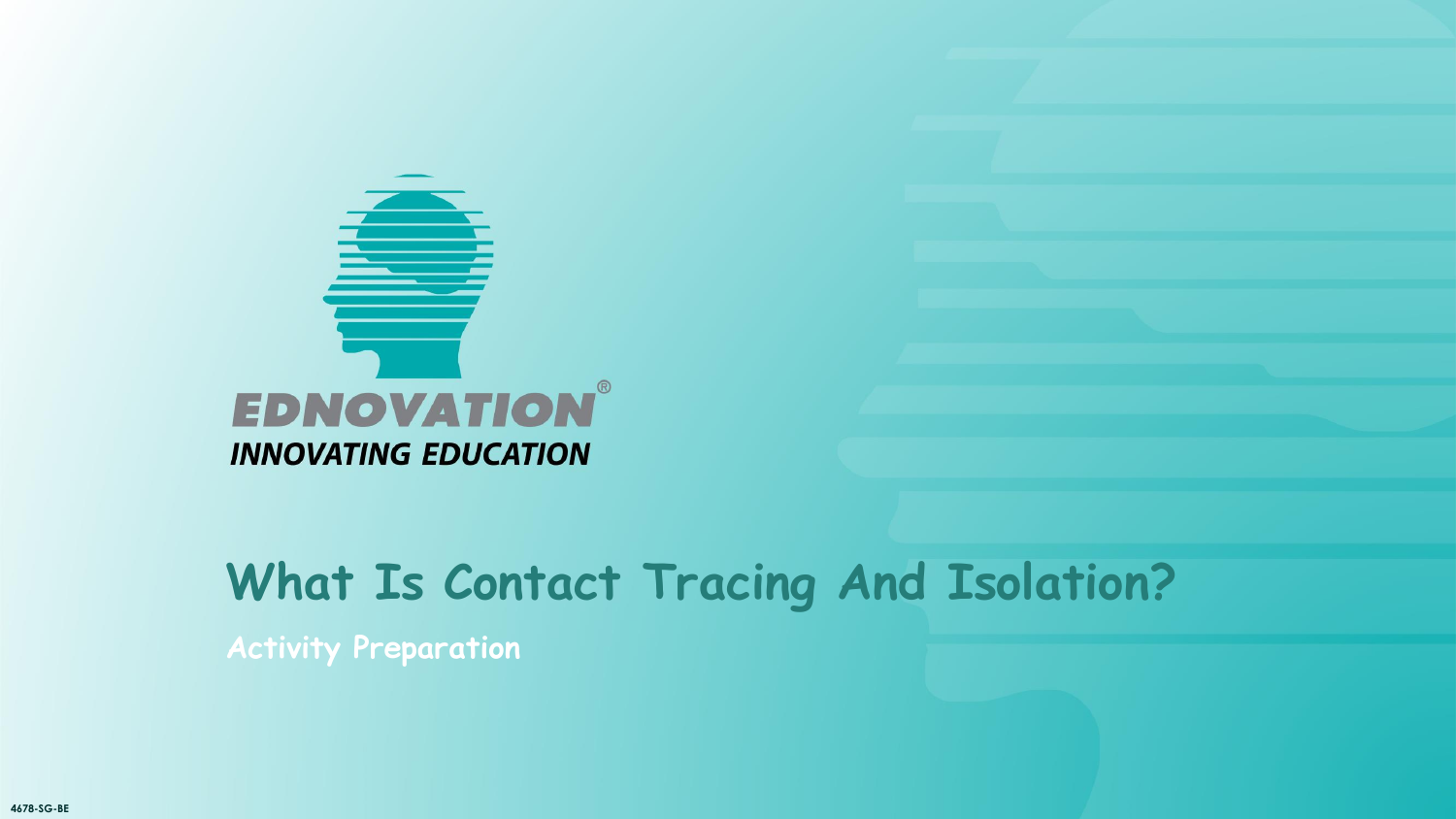

#### **Activity:**

**To know that contact tracing is a way used to prevent further spread of the virus** 

**Materials:**

- **•Hand cream**
- **•Glitter**
- **•Contact tracing template**
- **•Writing materials**

**Steps:**

- **1. Choose a family member to pretend to be infected by the virus but has yet to fall sick (A).**
- **2. Choose some family members to pretend to be the family members of A. Choose one of the family member i.e. a brother to be the worker of Company XYZ (B).**
- **3. Let the rest pretend to be the workers at Company XYZ. Choose two people to be the close colleagues of B (C and D).**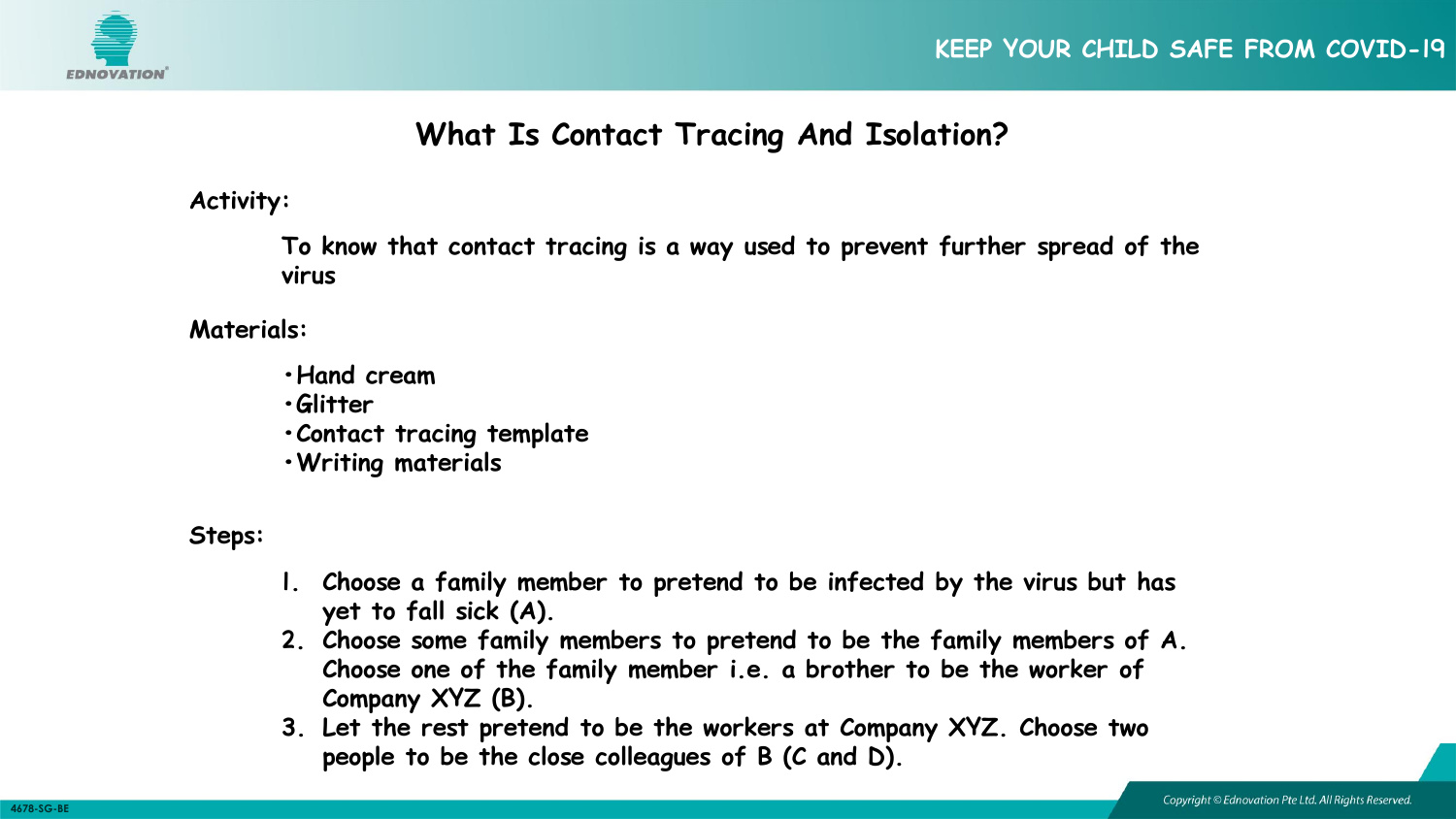

**Steps:**

- **4. Invite A to apply some hand cream and glitter to his/her palms. The glitter represents the virus.**
- **5. Ask A and the family members to role-play scene 1: A is at home with family members. A gives B a high five before B is going to work (ensure that B has the glitter on his/her palms).**
- **6. Ask B to add hand cream and glitter on his/her palms.**
- **7. Ask B and the workers at Company XYZ to role play scene 2: B reaches the office and gives C and D each a high five.**
- **8. Now, invite everyone to name the people who are carrying viruses in scene 1 and 2.**
- **9. Write the findings in the contact tracing template.**
- **10. This experiment shows how contact tracing is used to trace how the virus has been passed on.**